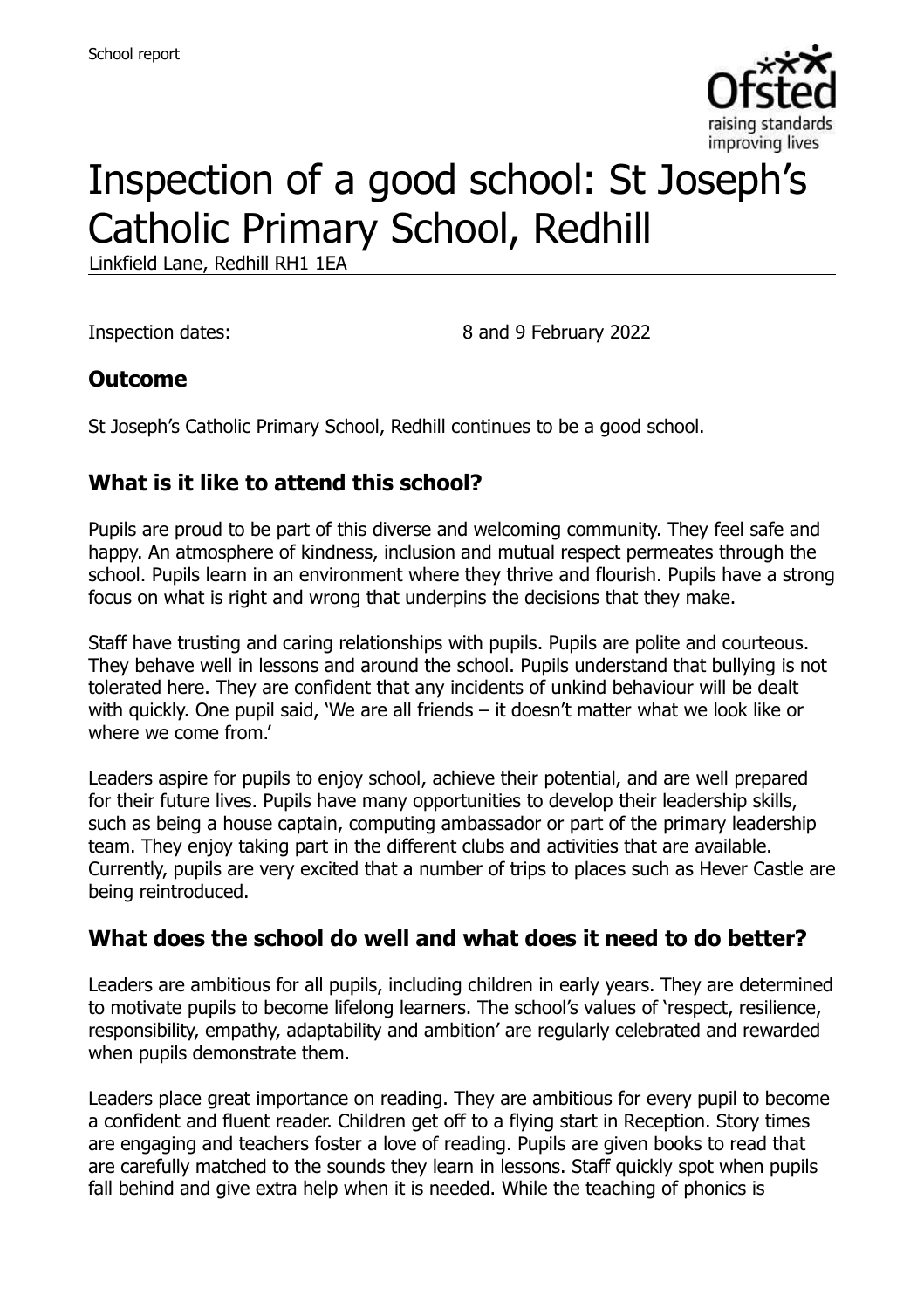

carefully organised and largely effective, leaders have identified that some staff require further training to develop their expertise.

Mathematics is taught effectively. Staff successfully introduce younger children to a range of mathematical concepts. Consequently, children use their knowledge of number to discuss and develop their ideas. Teachers provide opportunities for pupils to recall and revisit previous learning at the start of each lesson. This helps pupils to make links with their learning and embed their knowledge. However, in some subjects, teachers do not always check and make sure that pupils understand how different parts of their learning link together precisely enough.

Staff have high expectations of pupils' behaviour. Lessons are interesting, lively and engaging. Pupils are inquisitive about their work. They share and discuss their ideas in lessons in a considerate way. In early years, children carefully follow the well-established routines and are deeply engaged in their learning.

Teachers identify pupils with special educational needs and/or disabilities (SEND) accurately. They work closely with staff to ensure that pupils with SEND are provided with learning that is closely matched to their needs. Where required, leaders work positively with external professionals to make sure that these pupils get the help they need.

The personal development of pupils is embedded into the everyday life of the school. Pupils learn why it is important to show respect and empathy to others. They are very knowledgeable about their rights and those of others. Pupils talk respectfully about the similarities and differences in religious celebrations. They are well prepared for life in modern Britain. They attend services at the local church, organise and raise funds for national and international charities, and attend national events to showcase their singing talent.

Governors share leaders' ambitions and commitment for all pupils and staff to succeed. Leaders and governors look after their staff exceptionally well. Staff enjoy working at the school. They feel valued and say that leaders consider their workload and well-being. Parents and carers are highly appreciative of the school's nurturing ethos. One parent echoed the thoughts of many by saying, 'This is a great school – there is such a caring attitude towards everyone.'

# **Safeguarding**

The arrangements for safeguarding are effective.

Leaders have well-established systems in place to keep pupils safe. This includes carrying out appropriate checks to ensure the suitability of staff. Regular training means that staff understand what to do if they are worried about a pupil. Leaders follow up any concerns quickly. They make sure that pupils and their families receive the help they need. Leaders work well with external agencies to ensure that support is timely and appropriate. Pupils know what actions to take to keep themselves safe, including when online. This includes speaking to a trusted adult in the school if they have any worries.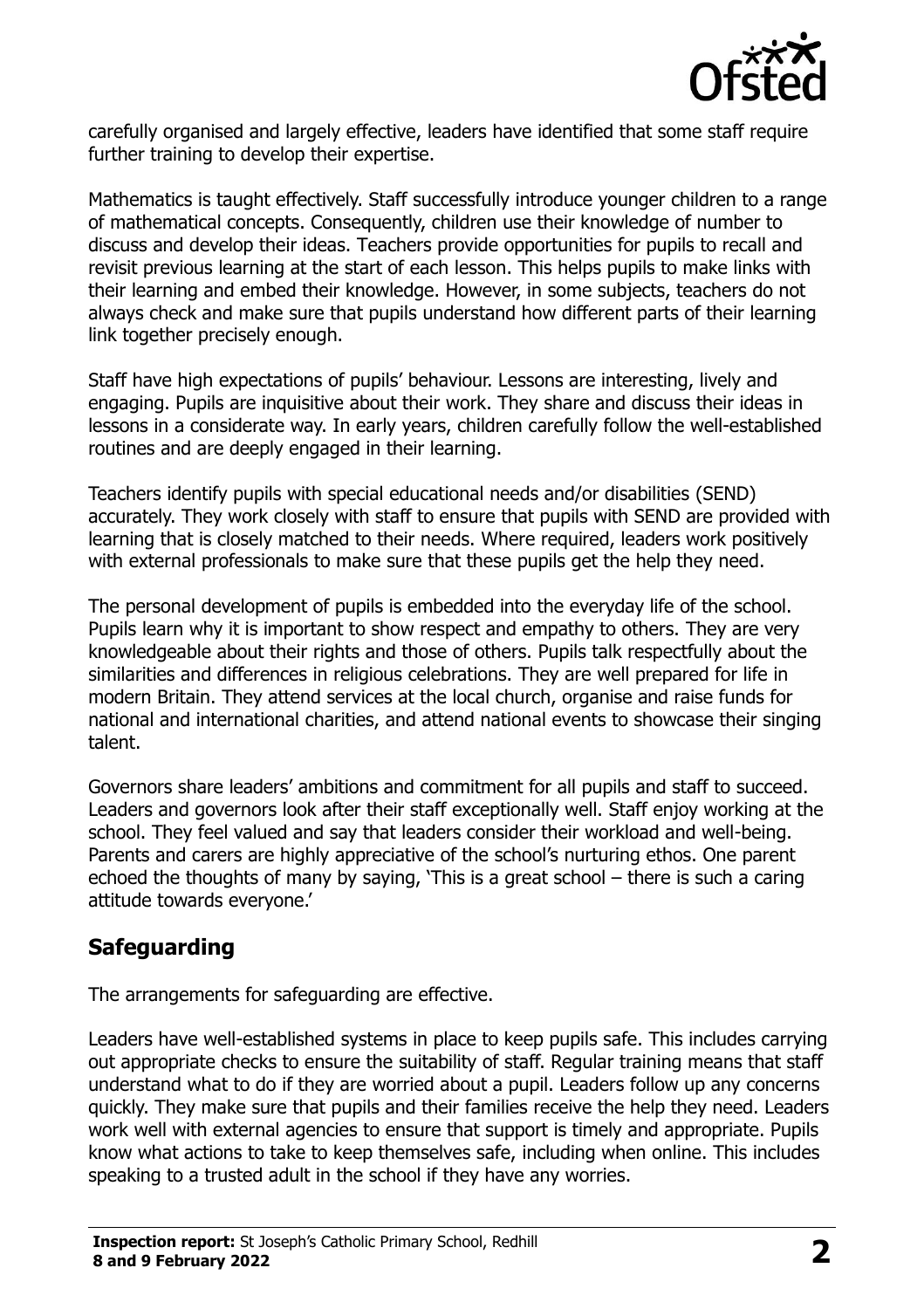

# **What does the school need to do to improve?**

# **(Information for the school and appropriate authority)**

- At times, there are inconsistencies in how phonics is taught. Leaders should continue providing staff with phonics training to further strengthen staff expertise. This will help ensure that all staff are clear about how to teach the school's phonics programme.
- In some of the foundation subjects, teachers do not check and help pupils make links with what they know already. This means that over time, pupils do not remember the essential knowledge as well as they could. Leaders need to sharpen assessment in the foundation subjects to ensure that it is as effective as it is in the core subjects.

### **Background**

When we have judged a school to be good, we will then normally go into the school about once every four years to confirm that the school remains good. This is called a section 8 inspection of a good or outstanding school, because it is carried out under section 8 of the Education Act 2005. We do not give graded judgements on a section 8 inspection. However, if we find evidence that a school would now receive a higher or lower grade, then the next inspection will be a section 5 inspection. Usually this is within one to two years of the date of the section 8 inspection. If we have serious concerns about safeguarding, behaviour or the quality of education, we will deem the section 8 inspection a section 5 inspection immediately.

This is the second section 8 inspection since we judged the school to be good in February 2012.

#### **How can I feed back my views?**

You can use [Ofsted Parent View](https://parentview.ofsted.gov.uk/) to give Ofsted your opinion on your child's school, or to find out what other parents and carers think. We use information from Ofsted Parent View when deciding which schools to inspect, when to inspect them and as part of their inspection.

The Department for Education has further quidance on how to complain about a school.

If you are the school and you are not happy with the inspection or the report, you can [complain to Ofsted.](https://www.gov.uk/complain-ofsted-report)

# **Further information**

You can search for [published performance information](http://www.compare-school-performance.service.gov.uk/) about the school.

In the report, '[disadvantaged pupils](http://www.gov.uk/guidance/pupil-premium-information-for-schools-and-alternative-provision-settings)' refers to those pupils who attract government pupil premium funding: pupils claiming free school meals at any point in the last six years and pupils in care or who left care through adoption or another formal route.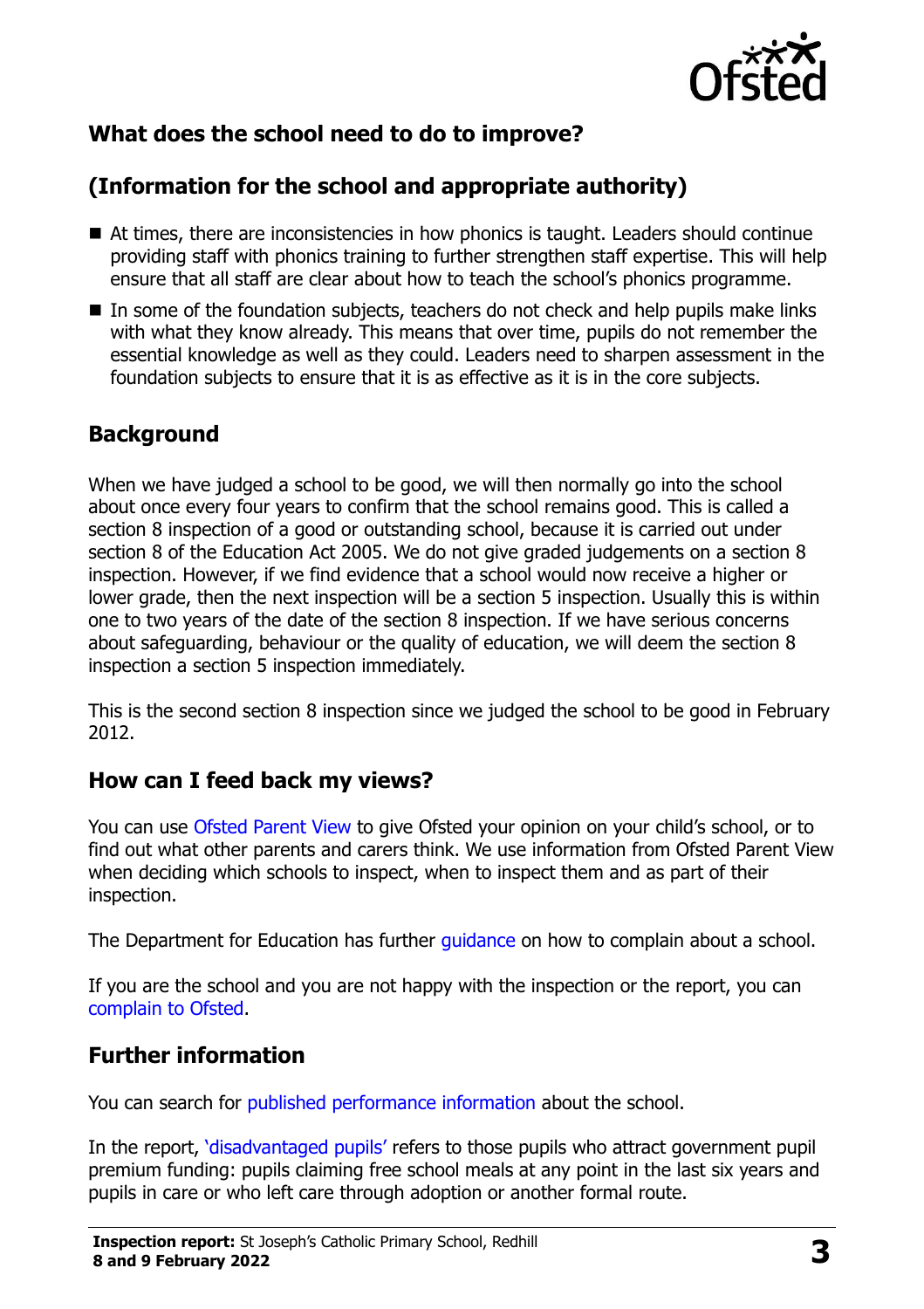

### **School details**

| Unique reference number             | 125234                                                               |
|-------------------------------------|----------------------------------------------------------------------|
| <b>Local authority</b>              | Surrey                                                               |
| <b>Inspection number</b>            | 10207119                                                             |
| <b>Type of school</b>               | Primary                                                              |
| <b>School category</b>              | Voluntary aided                                                      |
| Age range of pupils                 | $4$ to $11$                                                          |
| <b>Gender of pupils</b>             | Mixed                                                                |
| Number of pupils on the school roll | 584                                                                  |
| <b>Appropriate authority</b>        | The governing body                                                   |
| <b>Chair of governing body</b>      | Barbara Barrett                                                      |
| <b>Headteacher</b>                  | Tamsyn Lawlor                                                        |
| Website                             | www.stjosephs-redhill.surrey.sch.uk                                  |
| Date of previous inspection         | 31 January 2017, under section 8 of the<br><b>Education Act 2005</b> |

#### **Information about this school**

- This is a Roman Catholic voluntary-aided primary school. Its most recent section 48 statutory inspection of Anglican and Methodist schools took place in June 2017.
- The school is currently using one alternative provider.

#### **Information about this inspection**

This was the first routine inspection the school had received since the COVID-19 pandemic began. The inspector discussed the impact of the pandemic with leaders, and has taken that into account in her evaluation of the school.

- The inspector met with the headteacher, senior leaders, staff and pupils.
- The inspector met with three governors, including the chair of the governing body. The inspector also had telephone discussions with a representative from Surrey local authority and a representative from the Diocese of Arundel and Brighton.
- The inspector carried out deep dives in these subjects: early reading, mathematics and history. For each deep dive, the inspector met with subject leaders, looked at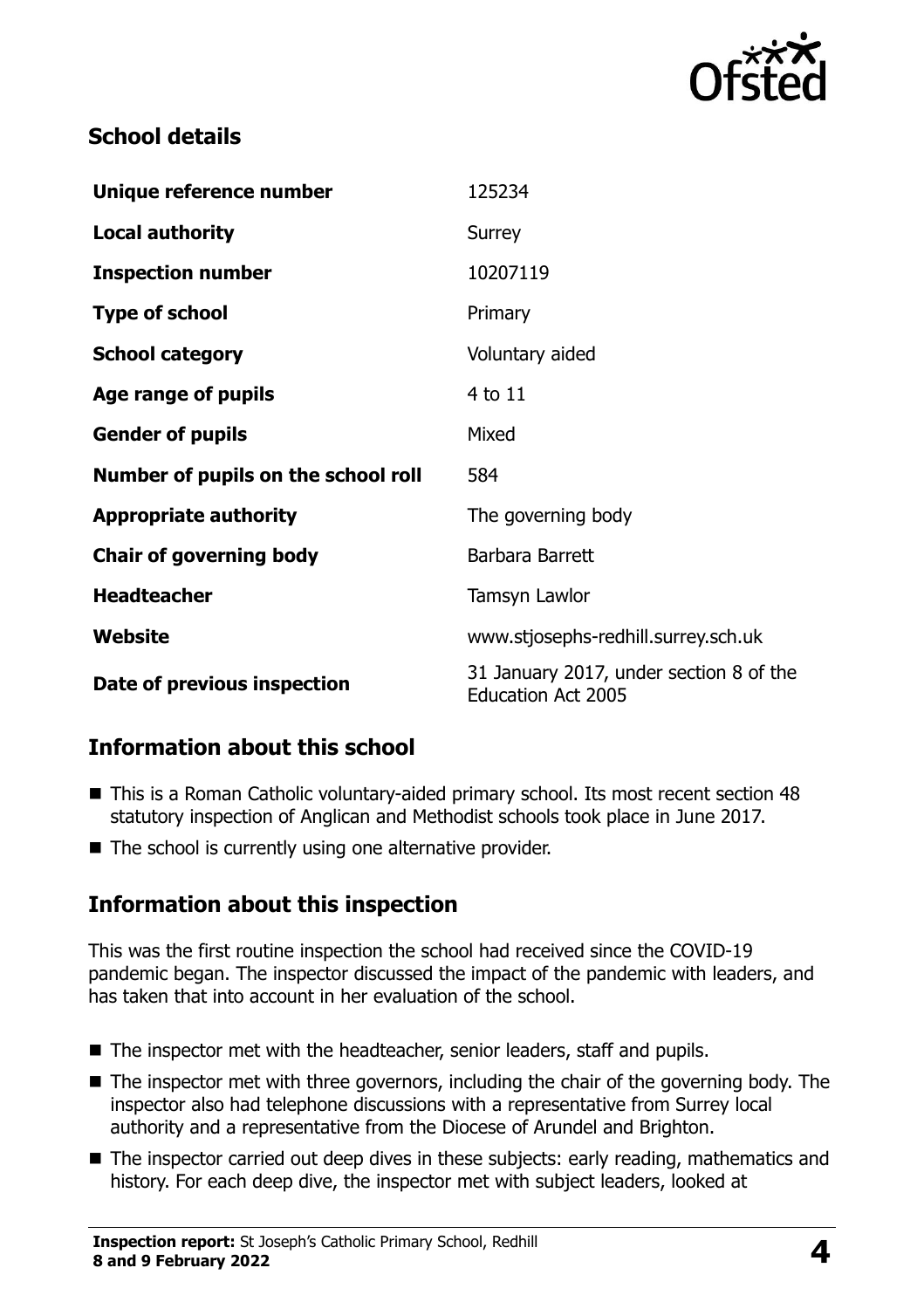

curriculum plans, visited a sample of lessons, spoke to teachers, spoke to some pupils about their learning and looked at a sample of pupils' work.

- To inspect safeguarding, the inspector checked the single central record of recruitment checks and talked to leaders responsible for safeguarding. The inspector also talked to a range of staff and pupils informally.
- The inspector considered the responses to the confidential staff survey and spoke to a range of staff about their views of the school.
- The inspector took account of the responses to Ofsted's Parent View questionnaire and the additional free-text responses.
- The inspector met with a range of pupils to discuss their views about the school and talked to pupils informally during social times and in lessons.

#### **Inspection team**

Louise Walker, lead inspector **Her Majesty's Inspector**